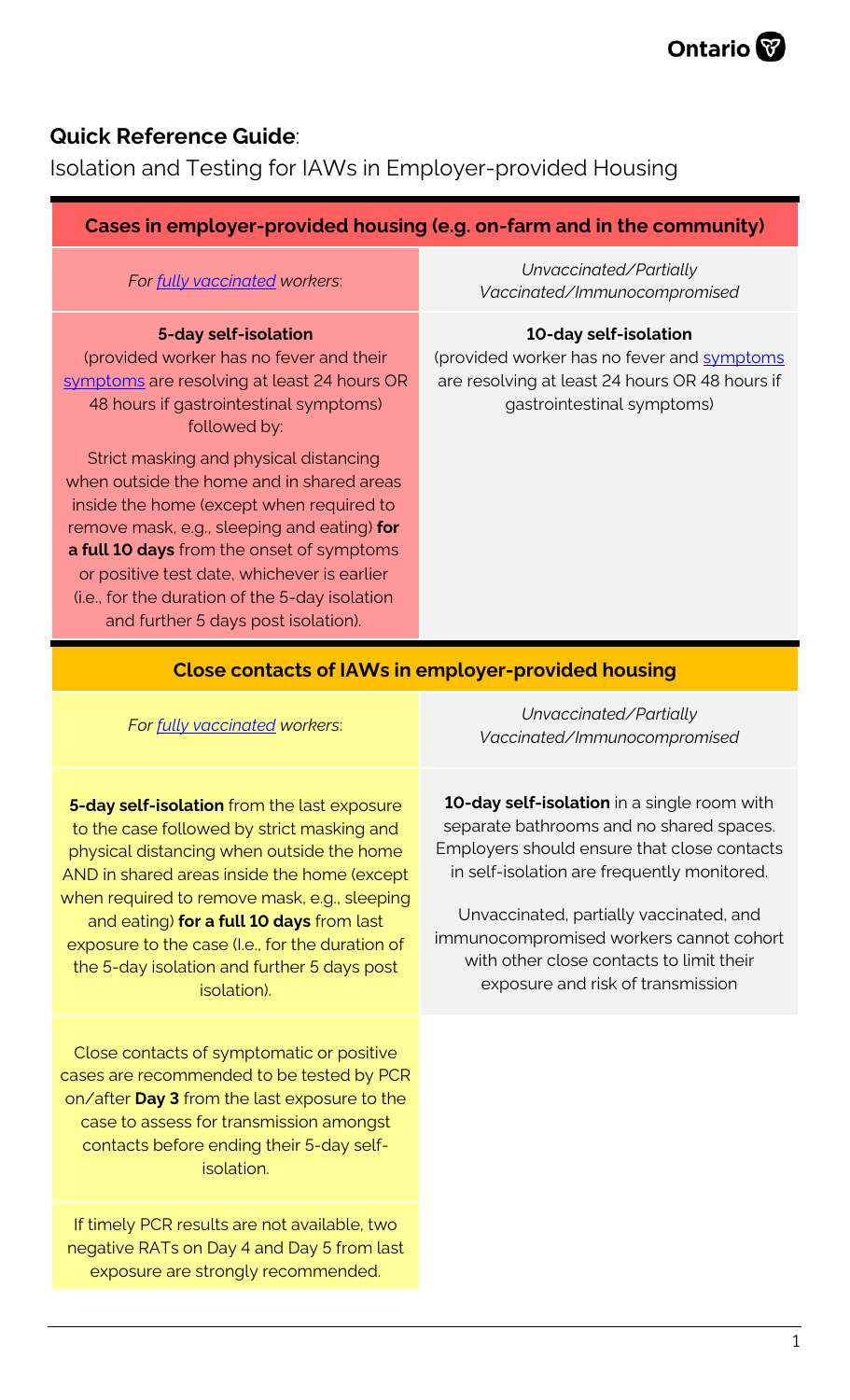

# **Testing**

- IAWs in shared living settings are considered a priority group for [symptomatic](https://www.health.gov.on.ca/en/pro/programs/publichealth/coronavirus/docs/2019_reference_doc_symptoms.pdf) PCR testing in accordance with COVID-19 [Integrated Testing & Case, Contact and Outbreak](https://www.health.gov.on.ca/en/pro/programs/publichealth/coronavirus/docs/contact_mngmt/management_cases_contacts_omicron.pdf) Management Interim [Guidance: Omicron Surge.](https://www.health.gov.on.ca/en/pro/programs/publichealth/coronavirus/docs/contact_mngmt/management_cases_contacts_omicron.pdf)
- Eligibility for asymptomatic PCR testing is at the direction of the local PHU in the case of suspected or confirmed outbreak within the employer provided housing setting.
- Close contacts of cases are recommended to be tested **initially** upon identification and on/after Day 3 from last exposure to a positive case to ensure a negative result before they come out of self-isolation (PCR recommended, alternatively by RAT on day 4 and 5).
- Rapid Antigen Tests (RATs) are being prioritized to support IAWs. Where timely PCR testing results are not available, RATs may be collected to facilitate timely follow-up of contacts. A positive result on a RAT is a positive case.
- Where Rapid Antigen Tests (RAT) are being performed, a third party must be used and ensure that translation supports are available.
- Two negative RATs collected 24-48 hours apart are required for confirmation of a negative result.
- Employers should notify their local PHU of individuals who test positive on a RAT **and** did not receive PCR confirmatory testing if they are associated with a suspect or confirmed outbreak in the setting. PCR confirmatory testing is not required for positive RATs but may be conducted for reporting/case management purposes.
- For outbreak situations where vaccinated close contacts are self-isolating in shared accommodations and cohorted with other close contacts:
	- o Consider daily RAT testing of close contacts until day 5 from their last exposure to the case for early identification of any additional cases, if sufficient RAT supplies.
- Please check the Ministry of Health's testing resources on our [website](http://www.health.gov.on.ca/en/pro/programs/publichealth/coronavirus/2019_guidance.aspx#symptoms) for the most up to date provincial COVID-19 testing strategy.

# **Isolation**

### **For workers in employer-provided housing ("congregate living")**

- An isolation space is a room that allows a case or a contact to self-isolate safely and comfortably. Optimally, every case and close contact should have their own enclosed room and dedicated washroom.
- If a separate isolation space is not available, the following circumstances may apply. It remains important that the employer has a process in place to conduct twice daily health checks through a third party and that if individuals cannot be isolated on their own, that isolation cohorts are as small as possible. Additionally, the third party should be able to provide information directly to the local public health unit
	- o Workers who **test positive,** either symptomatic or asymptomatic, may be cohorted together regardless of vaccination status, in shared accommodations for their isolation with the fewest number of workers cohorted as possible to minimize the overcrowding of spaces, including washrooms.
- For outbreaks, suspect or confirmed, where vaccinated close contacts are self-isolating in shared accommodations and cohorted with other close contacts:
	- o Ensure accommodations allow for adequate physical distancing;